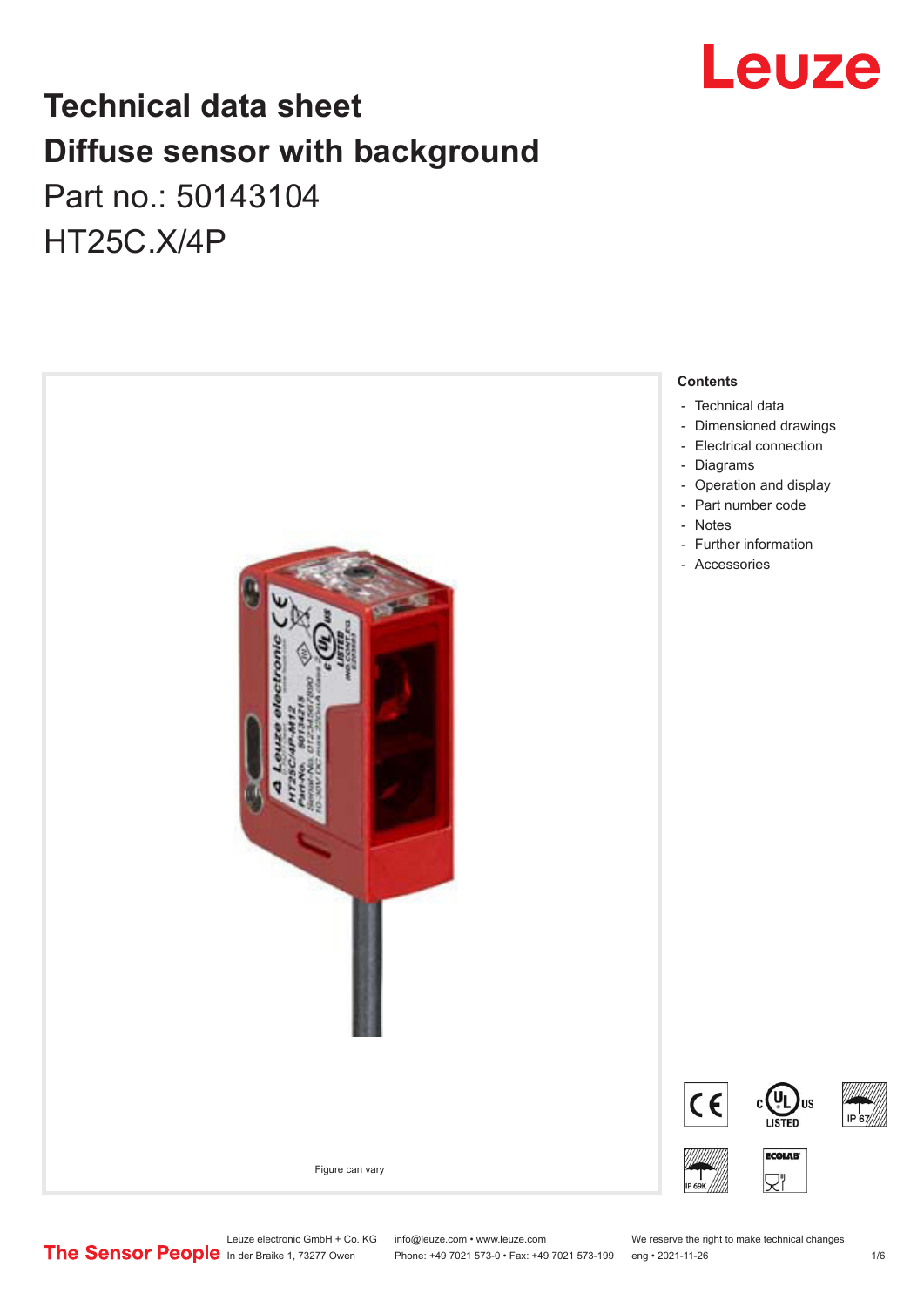### <span id="page-1-0"></span>**Technical data**

#### **Basic data**

| Series              | 25C                                                           |
|---------------------|---------------------------------------------------------------|
| Operating principle | Diffuse reflection principle with back-<br>ground suppression |

#### **Special version**

**Special version** Reflective vest suppression in the back-

| <b>Optical data</b>             |                                      |
|---------------------------------|--------------------------------------|
| <b>Black-white error</b>        | $<$ 10% up to 350 mm                 |
| <b>Operating range</b>          | Guaranteed operating range           |
| Operating range, white 90%      | 00.9m                                |
| Operating range, gray 18%       | $0.0050.65$ m                        |
| Operating range, black 6%       | $0.0010.55$ m                        |
| <b>Operating range limit</b>    | Typical operating range              |
| <b>Operating range limit</b>    | 00.9m                                |
| <b>Adjustment range</b>         | 50  900 mm                           |
| Light source                    | LED, Red                             |
| Wavelength                      | 640 nm                               |
| <b>Transmitted-signal shape</b> | Pulsed                               |
| LED group                       | Exempt group (in acc. with EN 62471) |
|                                 |                                      |

ground

#### **Electrical data**

**Protective circuit** Polarity reversal protection Short circuit protected

| Performance data              |                                     |
|-------------------------------|-------------------------------------|
| Supply voltage U <sub>n</sub> | 10  30 V, DC, Incl. residual ripple |
| Residual ripple               | $015$ %, From $U_{p}$               |
| Open-circuit current          | $020$ mA                            |
|                               |                                     |

#### **Outputs**

**Number of digital switching outputs** 2 Piece(s)

|      | <b>Switching outputs</b>   |                             |
|------|----------------------------|-----------------------------|
|      | <b>Voltage type</b>        | DC.                         |
|      | Switching current, max.    | 100 mA                      |
|      | <b>Switching voltage</b>   | high: ≥( $U_{\rm B}$ -2.5V) |
|      |                            | low: $\leq 2.5V$            |
|      |                            |                             |
|      | <b>Switching output 1</b>  |                             |
|      | <b>Switching element</b>   | Transistor, PNP             |
|      | <b>Switching principle</b> | Light switching             |
|      |                            |                             |
|      | <b>Switching output 2</b>  |                             |
|      | <b>Switching element</b>   | Transistor, PNP             |
|      | <b>Switching principle</b> | Dark switching              |
|      |                            |                             |
| ning |                            |                             |

**Switching frequency** 1,500 Hz **Response time** 0.33 ms **Readiness delay** 300 ms

### **Timing**

| <b>Switching frequency</b> |
|----------------------------|
| <b>Response time</b>       |
| <b>Readiness delay</b>     |

| <b>Connection 1</b>       |                       |
|---------------------------|-----------------------|
| <b>Function</b>           | Signal OUT            |
|                           | Voltage supply        |
| <b>Type of connection</b> | Cable                 |
| <b>Cable length</b>       | 2,000 mm              |
| <b>Sheathing material</b> | <b>PUR</b>            |
| Cable color               | <b>Black</b>          |
| Number of conductors      | 4-wire                |
| Wire cross section        | $0.2$ mm <sup>2</sup> |

#### **Mechanical data**

| Dimension (W x H x L)             | 15 mm x 42.7 mm x 30 mm              |
|-----------------------------------|--------------------------------------|
| <b>Housing material</b>           | Plastic                              |
| <b>Plastic housing</b>            | ABS                                  |
| Lens cover material               | Plastic                              |
| Net weight                        | 55q                                  |
| <b>Housing color</b>              | Red                                  |
| <b>Type of fastening</b>          | Through-hole mounting with M4 thread |
|                                   | Via optional mounting device         |
| <b>Compatibility of materials</b> | <b>ECOLAB</b>                        |

#### **Operation and display**

| Type of display                     | I FD                    |
|-------------------------------------|-------------------------|
| <b>Number of LEDs</b>               | 2 Piece(s)              |
| <b>Operational controls</b>         | Multiturn potentiometer |
| Function of the operational control | Range adjustment        |
| <b>Environmental data</b>           |                         |
| Ambient temperature, operation      | -40  60 °C              |

| Ambient temperature, storage | $-4070 °C$ |
|------------------------------|------------|
|                              |            |

#### **Certifications**

| Degree of protection     | IP 67         |
|--------------------------|---------------|
|                          | IP 69K        |
| <b>Protection class</b>  | Ш             |
| <b>Certifications</b>    | c UL US       |
| <b>Standards applied</b> | IEC 60947-5-2 |
|                          |               |

#### **Classification**

| <b>Customs tariff number</b> | 85365019 |
|------------------------------|----------|
| eCl@ss 5.1.4                 | 27270904 |
| $eC/\omega$ ss 8.0           | 27270904 |
| eCl@ss 9.0                   | 27270904 |
| eCl@ss 10.0                  | 27270904 |
| eCl@ss 11.0                  | 27270904 |
| <b>ETIM 5.0</b>              | EC002719 |
| <b>ETIM 6.0</b>              | EC002719 |
| <b>ETIM 7.0</b>              | EC002719 |

## Leuze electronic GmbH + Co. KG info@leuze.com • www.leuze.com We reserve the right to make technical changes<br> **The Sensor People** in der Braike 1, 73277 Owen Phone: +49 7021 573-1 +49 7021 573-199 eng • 2021-11-26

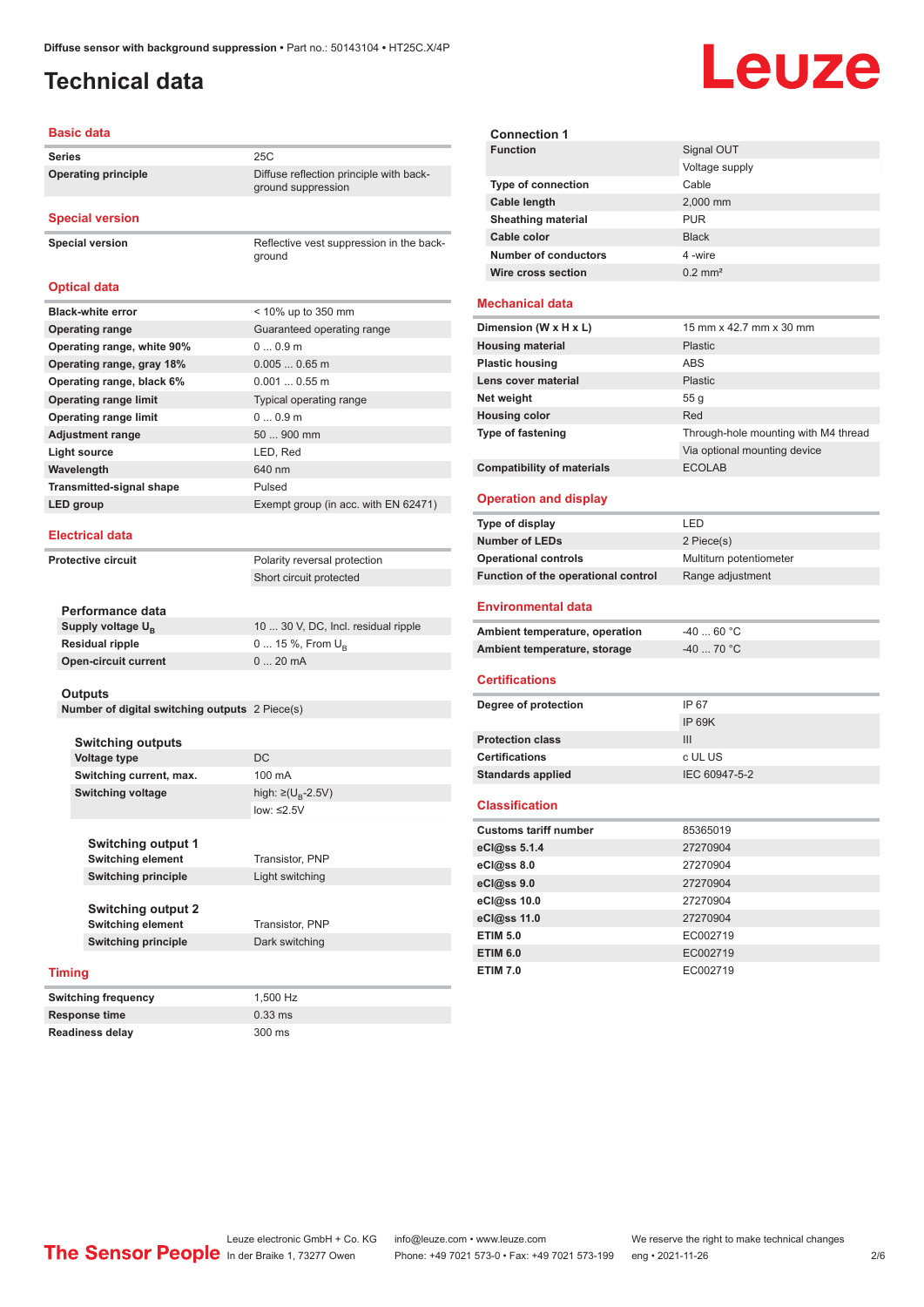### <span id="page-2-0"></span>**Dimensioned drawings**

All dimensions in millimeters



### **Electrical connection**

### **Connection 1**

| Signal OUT            |
|-----------------------|
| Voltage supply        |
| Cable                 |
| 2,000 mm              |
| <b>PUR</b>            |
| <b>Black</b>          |
| 4 -wire               |
| $0.2$ mm <sup>2</sup> |
|                       |

### **Conductor color Conductor assignment**

| V+               |
|------------------|
| OUT <sub>2</sub> |
| <b>GND</b>       |
| OUT <sub>1</sub> |
|                  |

Leuze electronic GmbH + Co. KG info@leuze.com • www.leuze.com We reserve the right to make technical changes<br>
The Sensor People in der Braike 1, 73277 Owen Phone: +49 7021 573-0 • Fax: +49 7021 573-199 eng • 2021-11-26 Phone: +49 7021 573-0 • Fax: +49 7021 573-199 eng • 2021-11-26 3/6

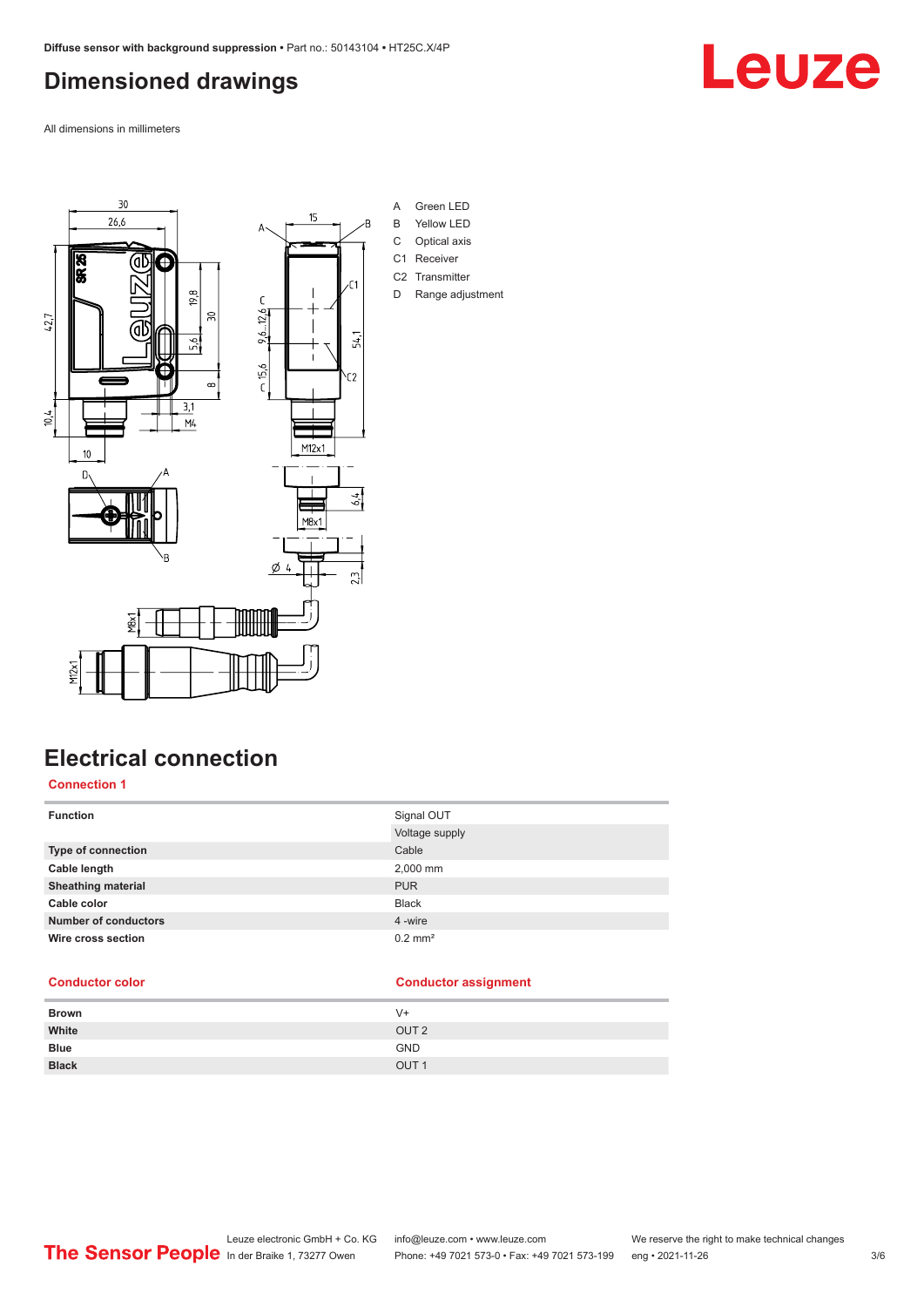### <span id="page-3-0"></span>**Diagrams**

# Leuze

Typ. response behavior (focusing distance 350 mm)



Typ. black/white behavior



- x Range [mm]
- y Reduction of range [mm]
- A Gray 18%
- B Black 6%

### **Operation and display**

| <b>LED</b>     | <b>Display</b>           | <b>Meaning</b>        |
|----------------|--------------------------|-----------------------|
|                | Green, continuous light  | Operational readiness |
| $\overline{2}$ | Yellow, continuous light | Object detected       |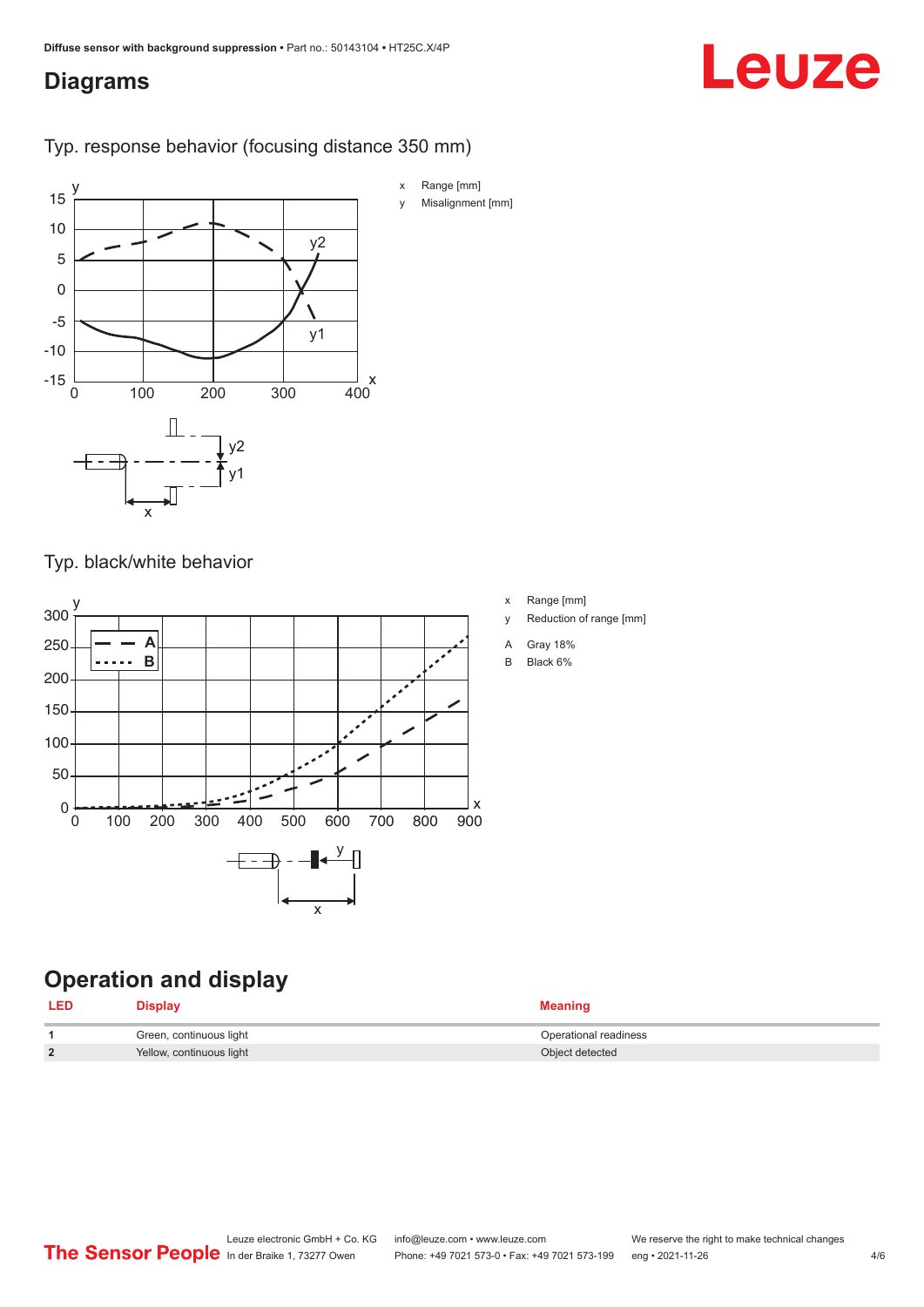### <span id="page-4-0"></span>**Part number code**

Leuze

Part designation: **AAA25C d EE-f.GGH/iJ-K**

| AAA25C | Operating principle / construction<br>HT25C: Diffuse reflection sensor with background suppression<br>PRK25C: Retro-reflective photoelectric sensor with polarization filter<br>LS25C: Throughbeam photoelectric sensor transmitter<br>LE25C: Throughbeam photoelectric sensor receiver<br>DRT25C: Dynamic reference diffuse sensor                                                                                                                                                                                                                    |  |  |  |
|--------|--------------------------------------------------------------------------------------------------------------------------------------------------------------------------------------------------------------------------------------------------------------------------------------------------------------------------------------------------------------------------------------------------------------------------------------------------------------------------------------------------------------------------------------------------------|--|--|--|
| d      | Light type<br>n/a: red light<br>I: infrared light                                                                                                                                                                                                                                                                                                                                                                                                                                                                                                      |  |  |  |
| EE     | <b>Light source</b><br>n/a: LED<br>L1: laser class 1<br>L2: laser class 2                                                                                                                                                                                                                                                                                                                                                                                                                                                                              |  |  |  |
| f      | Preset range (optional)<br>n/a: operating range acc. to data sheet<br>xxxF: Preset range [mm]                                                                                                                                                                                                                                                                                                                                                                                                                                                          |  |  |  |
| GG     | <b>Equipment</b><br>A: Autocollimation principle (single lens)<br>S: small light spot<br>D: Detection of stretch-wrapped objects<br>X: extended model<br>HF: Suppression of HF illumination (LED)<br>XL: Extra long light spot<br>T: autocollimation principle (single lens) for highly transparent bottles without tracking<br>TT: autocollimation principle (single lens) for highly transparent bottles with tracking<br>F: Foreground suppression<br>R: greater operating range<br>SL: Slit diaphragm                                              |  |  |  |
| н      | Operating range adjustment<br>1: 270° potentiometer<br>2: multiturn potentiometer<br>3: teach-in via button<br>R: greater operating range                                                                                                                                                                                                                                                                                                                                                                                                              |  |  |  |
| j.     | Switching output/function OUT 1/IN: Pin 4 or black conductor<br>2: NPN transistor output, light switching<br>N: NPN transistor output, dark switching<br>4: PNP transistor output, light switching<br>P: PNP transistor output, dark switching<br>X: pin not used<br>8: activation input (activation with high signal)<br>L: IO-Link interface (SIO mode: PNP light switching, NPN dark switching)<br>6: push-pull switching output, PNP light switching, NPN dark switching<br>G: Push-pull switching output, PNP dark switching, NPN light switching |  |  |  |
| J      | Switching output / function OUT 2/IN: pin 2 or white conductor<br>2: NPN transistor output, light switching<br>N: NPN transistor output, dark switching<br>4: PNP transistor output, light switching<br>P: PNP transistor output, dark switching<br>W: warning output<br>X: pin not used<br>6: push-pull switching output, PNP light switching, NPN dark switching<br>T: teach-in via cable<br>G: Push-pull switching output, PNP dark switching, NPN light switching                                                                                  |  |  |  |
| κ      | <b>Electrical connection</b><br>n/a: cable, standard length 2000 mm, 4-wire<br>200-M12: cable, length 200 mm with M12 connector, 4-pin, axial (plug)<br>M8: M8 connector, 4-pin (plug)<br>M12: M12 connector, 4-pin (plug)<br>200-M8: cable, length 200 mm with M8 connector, 4-pin, axial (plug)                                                                                                                                                                                                                                                      |  |  |  |
|        | <b>Note</b>                                                                                                                                                                                                                                                                                                                                                                                                                                                                                                                                            |  |  |  |
|        | $\&$ A list with all available device types can be found on the Leuze website at www.leuze.com.                                                                                                                                                                                                                                                                                                                                                                                                                                                        |  |  |  |